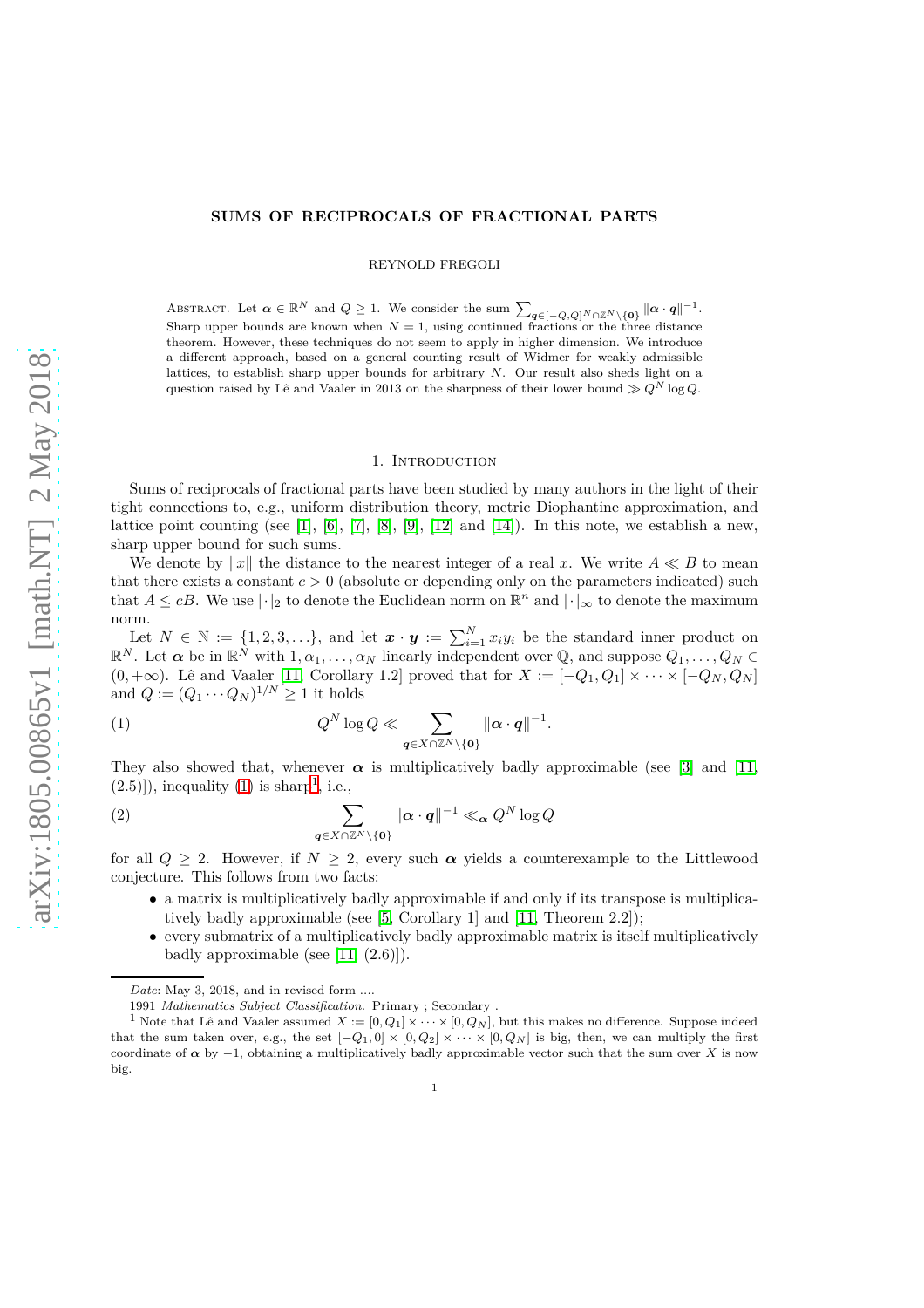### 2 REYNOLD FREGOLI

To date, Littlewood's conjecture is still open and the set of counterexamples to it, if not empty, has been shown to be extremely sparse. Indeed, Einsiedler, Katok, and Lindenstrauss [\[4\]](#page-6-10) have proved that its Hausdorff dimension is zero. Despite this, it can be shown that for some vectors in  $\mathbb{R}^N$  we can reverse inequality [\(1\)](#page-0-0).

**Definition 1.1.** Let  $N \in \mathbb{N}$  and  $\alpha \in \mathbb{R}^N$ . Let  $\phi : (0, +\infty) \to (0, 1]$  be a non-increasing<sup>[2](#page-1-0)</sup>, real-valued function. We say that  $\alpha$  is a  $\phi$ -badly approximable vector if

$$
\|\boldsymbol{q}\|_\infty^N\,\|\boldsymbol{\alpha}\cdot\boldsymbol{q}\|\geq \phi(|\boldsymbol{q}|_\infty)
$$

for all  $q \in \mathbb{Z}^N \setminus \{0\}$ . If  $\phi$  can be chosen constant, we simply say that  $\alpha$  is badly approximable.

It was kindly pointed out to me by Victor Beresnevich that a simple gap-principle, already known in the literature (see [\[9,](#page-6-4) Proof of Lemma 3.3, p.123]), proves [\(2\)](#page-0-2) for all badly approximable vectors  $\alpha$  in the special case  $X = [-Q, Q]^N$ . Note that the set of such vectors has full Hausdorff dimension in  $\mathbb{R}^N$  (see [\[13\]](#page-6-11)). We recall this proof here. Let  $Q \geq 2$  and suppose that  $\alpha \in \mathbb{R}^N$  is  $\phi$ -badly approximable. Then, for all distinct  $q_1, q_2 \in \mathbb{Z}^N \cap X$ , we have

(3) 
$$
\|\boldsymbol{\alpha}\cdot\boldsymbol{q}_1\pm\boldsymbol{\alpha}\cdot\boldsymbol{q}_2\|=\|\boldsymbol{\alpha}\cdot(\boldsymbol{q}_1\pm\boldsymbol{q}_2)\|\geq \frac{\phi(2Q)}{(2Q)^N}.
$$

It follows that

$$
|\|\boldsymbol{\alpha}\cdot \boldsymbol{q}_1\|-\|\boldsymbol{\alpha}\cdot \boldsymbol{q}_2\|| \geq \frac{\phi(2Q)}{(2Q)^N}.
$$

Therefore, none of the intervals

$$
\left[0, \frac{\phi(2Q)}{(2Q)^N}\right), \left[\frac{\phi(2Q)}{(2Q)^N}, \frac{2\phi(2Q)}{(2Q)^N}\right), \left[\frac{2\phi(2Q)}{(2Q)^N}, \frac{3\phi(2Q)}{(2Q)^N}\right), \dots
$$

contains more than one number of the form  $\|\alpha \cdot q\|$  ( $q \in \mathbb{Z}^N \cap X$ ), and no such number lies in the first interval. Hence,

(4) 
$$
\sum_{\mathbf{q}\in X\cap\mathbb{Z}^N\backslash\{\mathbf{0}\}}\|\boldsymbol{\alpha}\cdot\boldsymbol{q}\|^{-1}\leq \sum_{j=1}^{|X\cap\mathbb{Z}^N\backslash\{\mathbf{0}\}|}\frac{(2Q)^N}{j\phi(2Q)}\ll_N\frac{Q^N\log Q}{\phi(2Q)}.
$$

For  $N = 1$ , the above upper bound can be improved on to

<span id="page-1-1"></span>
$$
\ll Q \log Q + \frac{Q}{\phi(Q)}
$$

using the theory of continued fractions (see  $[10,$  Theorem 2, p.37-40]). The bound given in  $(5)$ is best possible. However, if one allows the upper bound to be expressed in terms of the (least) denominator  $q_K$  of the K-th convergent of  $\alpha$ , an even more precise result can be obtained via the three distance theorem, as shown by Beresnevich and Leong [\[2,](#page-6-13) Corollary 1].

Nevertheless, neither the techniques based on continued fractions nor those of Beresnevich and Leong using the three distance theorem seem to generalise in an obvious way to higher dimension. In this note we introduce yet another method, based on a recent counting result for weakly admissible lattices, which allows us to extend [\(5\)](#page-1-1) to arbitrary dimension *N*.

<span id="page-1-2"></span>**Theorem 1.2.** *Let*  $X := [-Q, Q]^N$  *and let*  $\boldsymbol{\alpha} \in \mathbb{R}^N$  *be a*  $\phi$ *-badly approximable vector. Then, we have*  $\overline{M}$ 

<span id="page-1-3"></span>(6) 
$$
Q^N \log (Q\phi(Q)) \ll_N \sum_{\mathbf{q} \in X \cap \mathbb{Z}^N \setminus \{\mathbf{0}\}} \|\mathbf{\alpha} \cdot \mathbf{q}\|^{-1} \ll_N Q^N \log Q + \frac{Q^N}{\phi(Q)}
$$

*for all*  $Q \geq 1$ *.* 

<span id="page-1-0"></span><sup>&</sup>lt;sup>2</sup> We say that  $\phi$  is non-increasing if  $\phi(x) \ge \phi(y)$ , whenever  $x < y$ .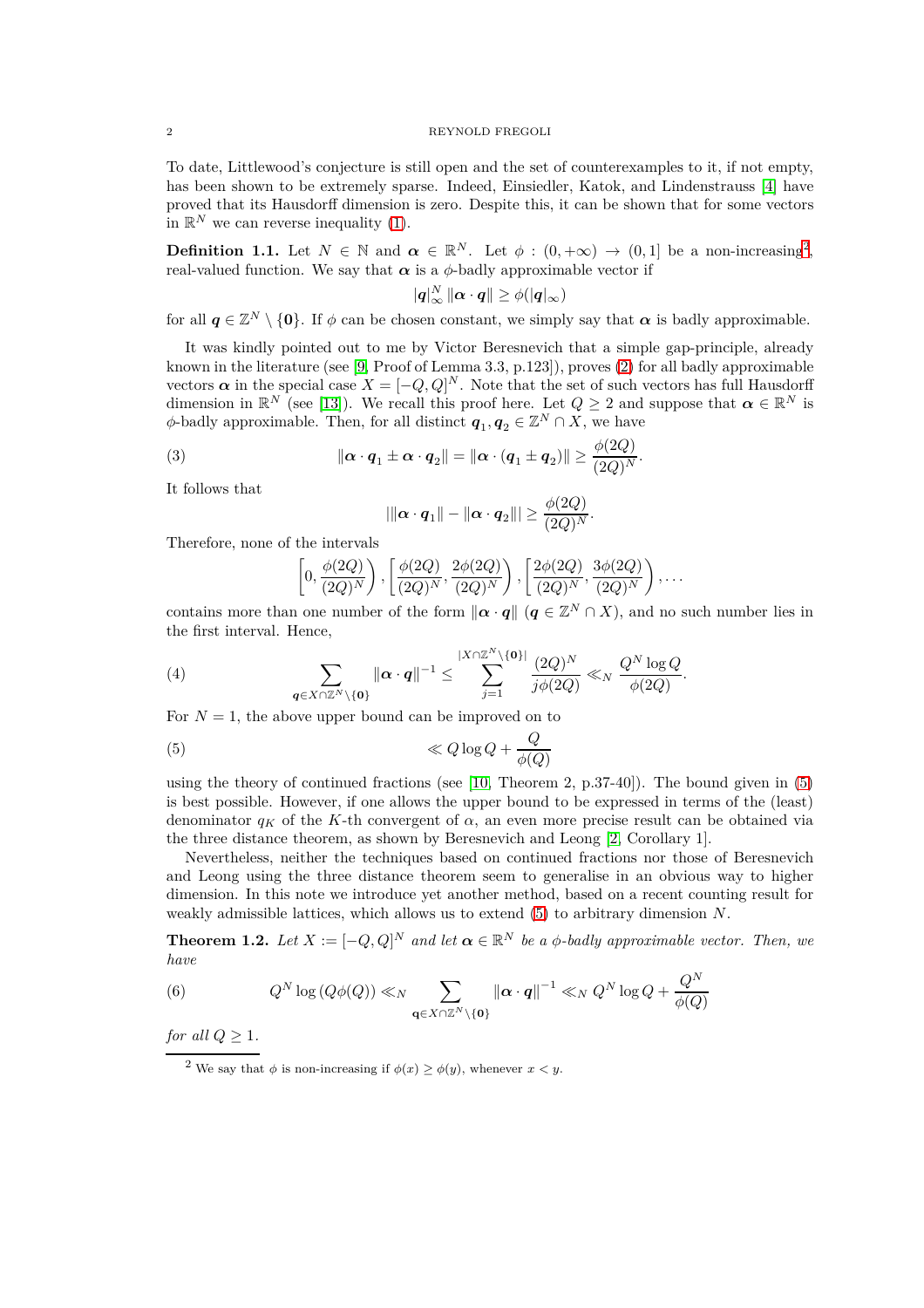Clearly, the lower bound is superseded by [\(1\)](#page-0-0) (and non trivial only if  $log(Q\phi(Q)) \geq 1$ ), but we have decided to include it in Theorem  $(1.2)$  nonetheless. This is because both bounds in  $(6)$  can be proved almost at once and the method we use is substantially different from Lê and Vaaler's. Note that the upper bound, in conjunction with the Khintchine-Groshev Theorem, implies that for every  $\varepsilon > 0$  the set of  $\boldsymbol{\alpha} \in \mathbb{R}^N$  for which

$$
\sum_{\mathbf{q}\in X\cap\mathbb{Z}^N\backslash\{\mathbf{0}\}}\left\|\boldsymbol{\alpha}\cdot\boldsymbol{q}\right\|^{-1}\ll_{\boldsymbol{\alpha}} Q^N(\log Q)^{1+\varepsilon},
$$

has full Lebesgue measure. Moreover, the upper bound in  $(6)$  is sharp, in the sense that for all  $N \geq 1$  there exists a sequence of positive integers  $Q_i \to +\infty$  such that

(7) 
$$
\sum_{\mathbf{q}\in X_i\cap\mathbb{Z}^N\backslash\{\mathbf{0}\}}\left\|\boldsymbol{\alpha}\cdot\boldsymbol{q}\right\|^{-1}\gg Q_i^N\log Q_i+\frac{Q_i^N}{\phi(Q_i)},
$$

where  $X_i := [-Q_i, Q_i]^N$ . To show this, let  $\phi$  be chosen maximal, i.e.,

<span id="page-2-1"></span><span id="page-2-0"></span>
$$
\phi(x) = \min\{|\mathbf{q}|_{\infty}^N ||\mathbf{\alpha} \cdot \mathbf{q}|| \mid 0 < |\mathbf{q}|_{\infty} \le x, \ \mathbf{q} \in \mathbb{Z}^N\}
$$

for  $x \ge 1$  and  $\phi(x) = 1$  for  $x < 1$ . Let  $q_i \in \mathbb{Z}^N$  be a sequence of pairwise distinct vectors such that  $\phi(|q_i|_{\infty}) = |q_i|_{\infty}^N ||\boldsymbol{\alpha} \cdot \boldsymbol{q}_i||$ , and set  $Q_i := |q_i|_{\infty}$ . Then,  $||\boldsymbol{\alpha} \cdot \boldsymbol{q}_i||^{-1} = Q_i^N / \phi(Q_i)$ . This implies that

(8) 
$$
\sum_{\mathbf{q}\in X_i\cap\mathbb{Z}^N\backslash\{\mathbf{0}\}}\|\boldsymbol{\alpha}\cdot\boldsymbol{q}\|^{-1}\geq\frac{Q_i^N}{\phi(Q_i)}.
$$

Hence,  $(7)$  follows from  $(1)$  and  $(8)$ .

The main tool to prove Theorem [1.2](#page-1-2) is Proposition [1.3,](#page-2-2) which gives a precise estimate for the size of the set

(9) 
$$
M(\boldsymbol{\alpha},\varepsilon,Q):=\left\{(p,\boldsymbol{q})\in\mathbb{Z}^{1+N}\setminus\{\boldsymbol{0}\}\,\middle|\,\ |\boldsymbol{\alpha}\cdot\boldsymbol{q}+p|\leq\varepsilon,\ |\boldsymbol{q}|_{\infty}\leq Q\right\},
$$

where  $0 < \varepsilon \leq 1/2$  and  $Q \geq 1$ .

<span id="page-2-2"></span>**Proposition 1.3.** *Let*  $\boldsymbol{\alpha} \in \mathbb{R}^N$  *be a*  $\phi$ *-badly approximable vector. Let*  $Q \geq 1$  *and*  $0 < \varepsilon \leq 1/2$ *. Then, we have*

$$
\left| \left| M(\boldsymbol{\alpha},\varepsilon,Q) \right| - 2^{N+1} \varepsilon Q^N \right| \ll_N \left( \frac{\varepsilon Q^N}{\phi(Q)} \right)^{\frac{N}{N+1}}.
$$

With Proposition [1.3](#page-2-2) at hand, Theorem [1.2](#page-1-2) can be derived from a simple dyadic summation. Moreover, Proposition [1.3](#page-2-2) is a straightforward consequence of a recent, general lattice point counting result, due to Widmer [\[15,](#page-6-14) Theorem 2.1], which we recall in the next section.

# 2. Weakly admissible lattices and counting lattice points

To state [\[15,](#page-6-14) Theorem 2.1], we need to introduce some notation. We follow the notation used in [\[15\]](#page-6-14), except that we write  $N$  (instead of *N*) for  $\sum_{i=1}^{n} m_i$ . We assume throughout that  $N \geq 2$ .

Let *n* be a positive integer and let  $S := (m, \beta)$ , where  $m := (m_1, \ldots, m_n) \in \mathbb{N}^n$  and  $\beta :=$  $(\beta_1, \ldots, \beta_n) \in (0, +\infty)^n$ . Let

$$
\operatorname{Nm}_{\boldsymbol\beta}({\boldsymbol{\underline{x}}}) := \prod_{i=1}^n |{\boldsymbol{x}}_i|_2^{\beta_i}
$$

be the multiplicative norm induced by  $\beta$  on  $\mathbb{R}^{m_1} \times \cdots \times \mathbb{R}^{m_n} \ni \underline{x} := (\underline{x}_1, \ldots, \underline{x}_n)$ . Let *I* be a non-empty subset of  $\{1, \ldots, n\}$  and let also

$$
C=C_I:=\left\{\underline{\boldsymbol{x}}\in\mathbb{R}^{m_1}\times\cdots\times\mathbb{R}^{m_n}\mid \, \boldsymbol{x}_i=\boldsymbol{0} \ \ \forall i\in I\right\}.
$$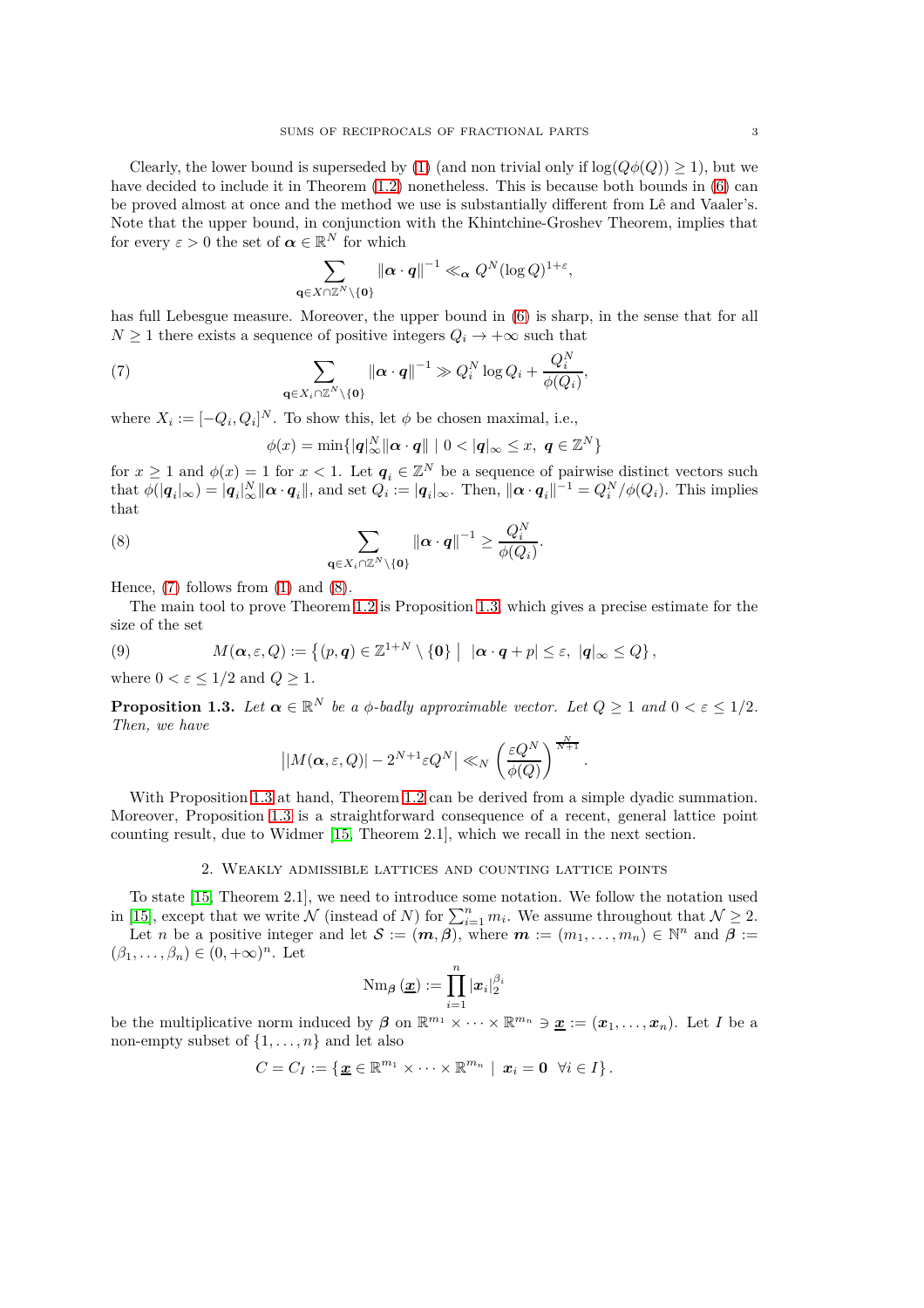## 4 REYNOLD FREGOLI

We fix the couple  $(S, C)$  and for any  $\Gamma \subset \mathbb{R}^{m_1} \times \cdots \times \mathbb{R}^{m_n}$  we consider the quantity

$$
\nu(\Gamma,\varrho):=\inf\left\{\mathrm{Nm}_{\beta}(\underline{x})^{\frac{1}{t}}\,\,\Big|\,\,\underline{x}\in\Gamma\setminus C,\,\,\underline{|x|}_2<\varrho\right\},\,
$$

where  $t := \beta_1 + \cdots + \beta_n$ . We observe that  $\nu(\Gamma, \cdot)$  is a decreasing function of  $\varrho$ , bounded by below from 0. Hence, we have the following definition from [\[15\]](#page-6-14).

<span id="page-3-0"></span>**Definition 2.1.** A full rank lattice  $\Lambda$  in  $\mathbb{R}^{m_1} \times \cdots \times \mathbb{R}^{m_n}$  is said to be weakly admissible for the couple  $(S, C)$ , if  $\nu(\Lambda, \varrho) > 0$  for all  $\varrho \in (0, +\infty)$ .

Before stating the counting theorem, we require some more notation. For any  $\Gamma \subset \mathbb{R}^{m_1} \times \cdots \times \mathbb{R}^{m_n}$ we define

$$
\lambda_1(\Gamma):=\inf\left\{\ |x|_2\ |\ x\in\Gamma\setminus\{0\}\right\},\
$$

and we set

$$
\mu\left(\Gamma,\varrho\right):=\min\left\{\lambda_{1}\left(\Gamma\cap C\right),\nu\left(\Gamma,\varrho\right)\right\}
$$

We can now state a simplified version of [\[15,](#page-6-14) Theorem 2.1], streamlined for our application.

<span id="page-3-2"></span>**Theorem 2.2** (Widmer). Let  $n \in \mathbb{N}$  and let  $(S, C)$  be a couple as in Definition [\(2.1\)](#page-3-0). For  $Q := (Q_1, \ldots, Q_n) \in (0, +\infty)^n$  *we set* 

$$
\overline{Q}:=\left(Q_1^{\beta_1}\cdots Q_n^{\beta_n}\right)^{\frac{1}{t}}
$$

*and*  $Q_{\text{max}} := \max\{Q_1, \ldots, Q_n\}$ *. Let* 

$$
Z_{\mathbf{Q}} := \prod_{i=1}^{n} [-Q_i, Q_i]^{m_i} \subset \mathbb{R}^{m_1} \times \cdots \times \mathbb{R}^{m_n}
$$

and let  $\Lambda$  be a weakly admissible lattice for the couple  $(S, C)$ . Then, there exists a real constant  $c = c(\mathcal{N}) > 0$ , only depending on the quantity  $\mathcal{N} := \sum_{i=1}^{n} m_i$ , such that

$$
\left| |Z_{\mathbf{Q}} \cap \Lambda| - \frac{\text{Vol}(Z_{\mathbf{Q}})}{\det \Lambda} \right| \le c \inf_{0 < B \le Q_{\text{max}}} \left( \frac{\overline{Q}}{\mu(\Lambda, B)} + \frac{Q_{\text{max}}}{B} \right)^{N-1}
$$

*,*

*.*

*where*  $Vol(Z_{\mathbf{Q}})$  *denotes the volume of the set*  $Z_{\mathbf{Q}}$  *and* det  $\Lambda$  *denotes the determinant of the lattice* Λ*.*

# <span id="page-3-1"></span>3. Proofs

3.1. **Proof of Proposition [1.3.](#page-2-2)** First we note that if  $(p, q) \in M(\alpha, \varepsilon, Q)$ , then

(10)  $\varepsilon Q^N \geq ||\boldsymbol{q} \cdot \boldsymbol{\alpha}|| \, |\boldsymbol{q}|_{\infty}^N \geq \phi(Q).$ 

Suppose that  $\varepsilon Q^N/\phi(Q) < 1$ . Then,  $M(\alpha, \varepsilon, Q) = \emptyset$ , by [\(10\)](#page-3-1). Moreover,

$$
2^{N+1}\varepsilon Q^N\ll_N \varepsilon Q^N\leq \frac{\varepsilon Q^N}{\phi(Q)}\leq \left(\frac{\varepsilon Q^N}{\phi(Q)}\right)^{\frac{N}{N+1}}
$$

Hence, Proposition [1.3](#page-2-2) holds true whenever  $\varepsilon Q^N/\phi(Q) < 1$ . From now on, we can assume that

$$
\frac{\varepsilon Q^N}{\phi(Q)} \ge 1.
$$

Let

<span id="page-3-3"></span>
$$
A_{\alpha} := \begin{pmatrix} 1 & \alpha_1 & \dots & \alpha_N \\ \vdots & & \mathbf{I}_N & \\ \vdots & & \mathbf{I}_N & \end{pmatrix}.
$$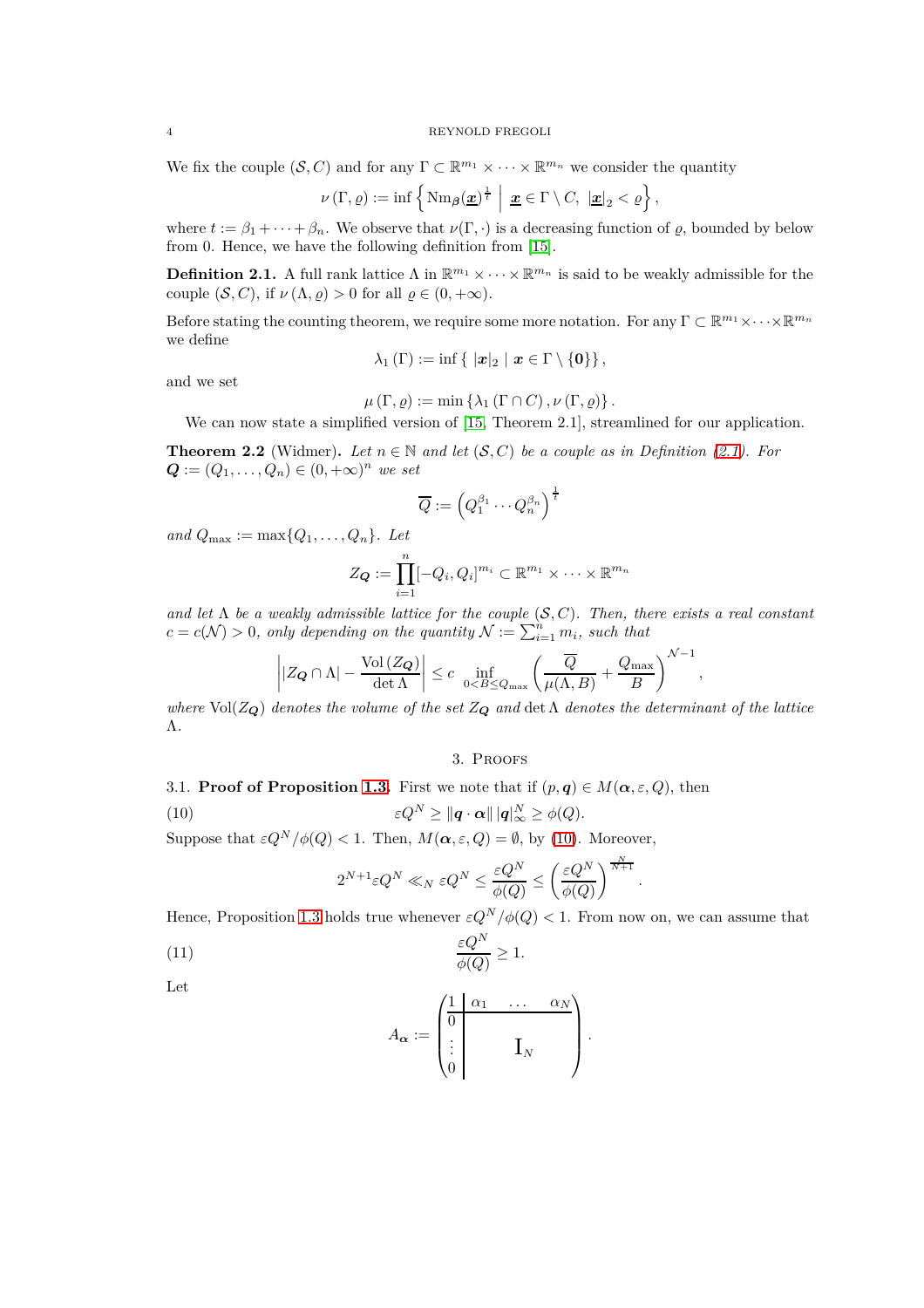Define  $\Lambda_{\alpha} := A_{\alpha} \mathbb{Z}^{N+1} \subset \mathbb{R}^{N+1}$  and  $Z_{\varepsilon,Q} := [-\varepsilon, \varepsilon] \times [-Q, Q]^N \subset \mathbb{R}^{N+1}$ . Then,

(12) 
$$
|M(\alpha,\varepsilon,Q)|=|\Lambda_{\alpha}\cap Z_{\varepsilon,Q}|-1,
$$

since  $\mathbf{0} \in \Lambda_{\alpha} \cap Z_{\varepsilon,Q}$ . Therefore, to prove Proposition [1.3,](#page-2-2) it suffices to estimate the quantity  $|\Lambda_{\alpha} \cap Z_{\varepsilon,Q}|$ . To this end, we use Theorem [2.2.](#page-3-2)

Let  $n = 2$  and let  $m = \beta := (1, N)$ . Let  $C := C_I$ , with  $I := \{2\}$ . Then, all vectors  $v \in \Lambda \setminus C$ have the form

<span id="page-4-2"></span>
$$
\mathbf{v} = A_{\alpha} \begin{pmatrix} p \\ \mathbf{q} \end{pmatrix} = \begin{pmatrix} \alpha \cdot \mathbf{q} + p \\ \mathbf{q} \end{pmatrix},
$$

where  $q \in \mathbb{Z}^N \setminus \{0\}$  and  $p \in \mathbb{Z}$ . Recall now that  $\alpha$  is a  $\phi$ -badly approximable vector. Hence, for all  $v \in \Lambda_{\alpha} \setminus C$  it holds

<span id="page-4-0"></span>
$$
\mathrm{Nm}_{\boldsymbol{\beta}}(\boldsymbol{v})=|\boldsymbol{\alpha}\cdot\boldsymbol{q}+\boldsymbol{p}||\boldsymbol{q}|_2^N\geq\|\boldsymbol{\alpha}\cdot\boldsymbol{q}\||\boldsymbol{q}|_\infty^N\geq\phi(|\boldsymbol{q}|_\infty)\geq\phi(|\boldsymbol{v}|_2).
$$

Since  $\phi$  is non-increasing, we can conclude that

(13) 
$$
\nu(\Lambda_{\alpha}, \varrho) \geq \phi(\varrho)^{\frac{1}{N+1}} > 0
$$

for all real  $\varrho \geq \lambda_1(\Lambda_{\alpha} \setminus C)$ . However, if  $\varrho < \lambda_1(\Lambda_{\alpha} \setminus C)$ , then  $\nu(\Lambda_{\alpha}, \varrho) = +\infty$  and [\(13\)](#page-4-0) trivially holds true. This shows that  $\Lambda_{\alpha} \subset \mathbb{R} \times \mathbb{R}^N$  is weakly admissible for the couple  $((m, \beta), C)$ . We can thus apply Theorem [2.2,](#page-3-2) with  $\Lambda = \Lambda_{\alpha}$  and  $Z_{\mathbf{Q}} = Z_{\varepsilon,Q}$ . By choosing  $B := Q_{\max} = Q$ , we get

(14) 
$$
\left| |Z_{\varepsilon,Q} \cap \Lambda_{\alpha}| - \frac{\text{Vol}(Z_{\varepsilon,Q})}{\det \Lambda_{\alpha}} \right| \leq c \left( \frac{(\varepsilon Q^N)^{\frac{1}{N+1}}}{\mu(\Lambda,Q)} + 1 \right)^N.
$$

Since det  $\Lambda_{\alpha} = 1$  and Vol  $(Z_{\varepsilon,Q}) = 2^{N+1} \varepsilon Q^N$ , to conclude the proof, we just need to estimate the right-hand side of [\(14\)](#page-4-1). We observe that  $\lambda_1(\Lambda_{\alpha} \cap C) = \lambda_1 (\mathbb{Z} \times \{0\}) = 1$ . Hence,

<span id="page-4-1"></span>
$$
\mu(\Lambda, Q) \ge \min\left\{1, \phi(Q)^{\frac{1}{N+1}}\right\} = \phi(Q)^{\frac{1}{N+1}},
$$

by  $(13)$ . Combining  $(12)$  and  $(14)$ , and using  $(11)$ , we find

$$
\left| |M(\alpha,\varepsilon,Q)| - 2^{N+1} \varepsilon Q^N \right| \ll_N \left( \left( \frac{\varepsilon Q^N}{\phi(Q)} \right)^{\frac{1}{N+1}} + 1 \right)^N \ll_N \left( \frac{\varepsilon Q^N}{\phi(Q)} \right)^{\frac{N}{N+1}}.
$$

This completes the proof.

3.2. **Proof of Theorem [1.2.](#page-1-2)** We start by observing that

$$
\sum_{\substack{\mathbf{q} \in [-Q,Q]^N \\ |\Omega| \geq N}} \left\| \boldsymbol{\alpha} \cdot \boldsymbol{q} \right\|^{-1} \leq \sum_{k=1}^{\infty} 2^{k+1} \left| \left\{ (p, \boldsymbol{q}) \in \mathbb{Z}^{N+1} \setminus \{ \boldsymbol{0} \} \; \middle| \; 2^{-k-1} < |\boldsymbol{\alpha} \cdot \boldsymbol{q} + p| \leq 2^{-k}, \ | \boldsymbol{q} |_{\infty} \leq Q \right\} \right|
$$

<span id="page-4-3"></span>(15) 
$$
\leq \sum_{k=1}^{\infty} 2^{k+1} |M(\alpha, 2^{-k}, Q)| = \sum_{k=1}^{\lfloor \log_2(Q^N/\phi(Q)) \rfloor} 2^{k+1} |M(\alpha, 2^{-k}, Q)|,
$$

where the last equation is due to  $(10)$ . Now, by Proposition [1.3,](#page-2-2) we know that

(16) 
$$
\left| \left| M(\alpha, 2^{-k}, Q) \right| - 2^{N+1-k} Q^N \right| \ll_N \left( \frac{2^{-k} Q^N}{\phi(Q)} \right)^{\frac{N}{N+1}}.
$$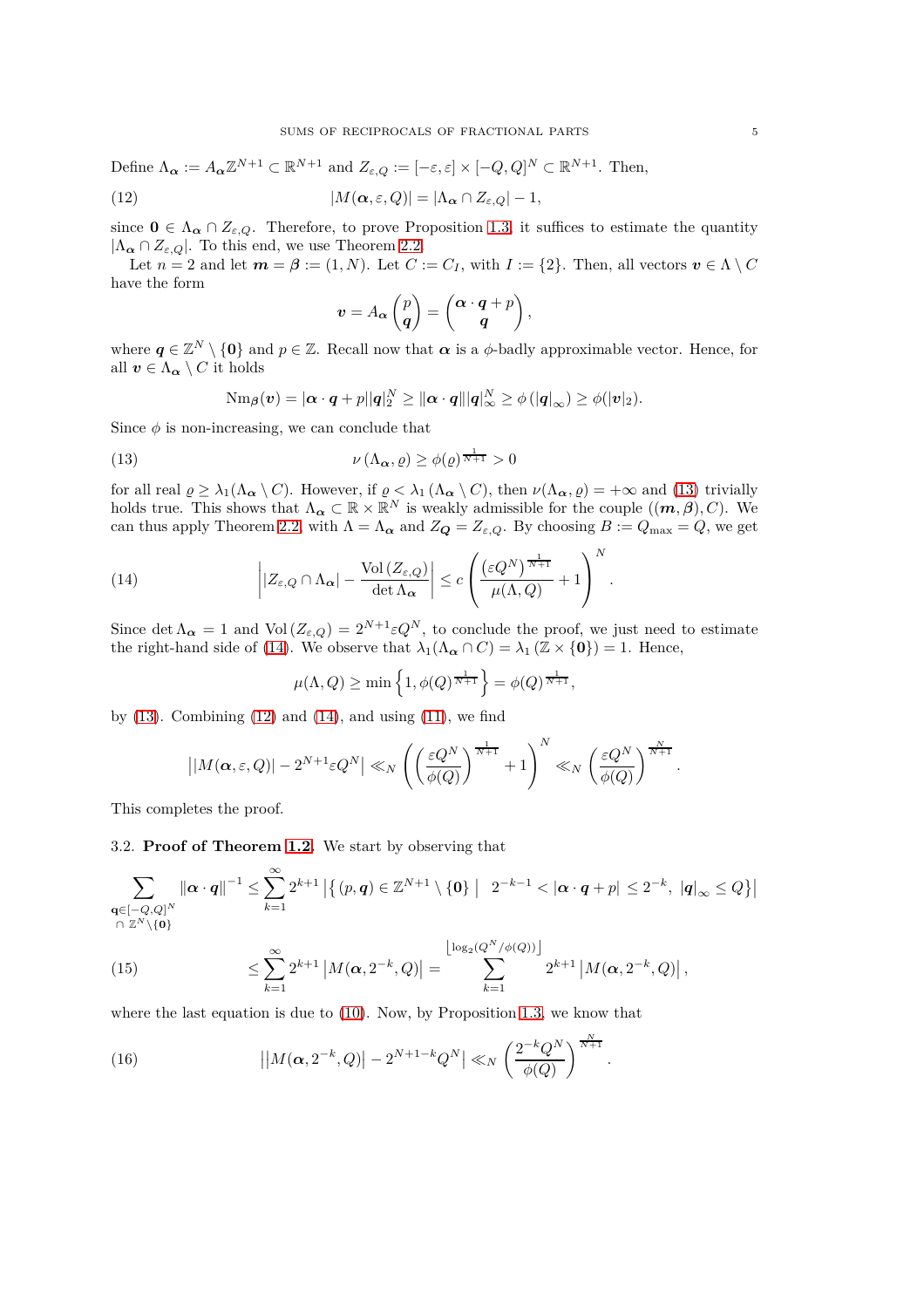Hence, [\(15\)](#page-4-3) yields

$$
\sum_{\substack{\mathbf{q} \in [-Q,Q]^N \\ \cap Z^N \setminus \{\mathbf{0}\}}} \|\alpha \cdot \mathbf{q}\|^{-1} \ll_N \sum_{k=1}^{\lfloor \log_2(Q^N/\phi(Q)) \rfloor} 2^{k+1} \left( 2^{N+1-k} Q^N + \left( \frac{2^{-k} Q^N}{\phi(Q)} \right)^{\frac{N}{N+1}} \right)
$$
\n
$$
\ll_N \sum_{k=1}^{\lfloor \log_2(Q^N/\phi(Q)) \rfloor} \left( Q^N + 2^{\frac{k}{N+1}} \left( \frac{Q^N}{\phi(Q)} \right)^{\frac{N}{N+1}} \right)
$$
\n
$$
\ll_N Q^N \log_2\left( \frac{Q^N}{\phi(Q)} \right) + \left( \frac{Q^N}{\phi(Q)} \right)^{\frac{1}{N+1}} \left( \frac{Q^N}{\phi(Q)} \right)^{\frac{N}{N+1}}
$$
\n(17)

<span id="page-5-1"></span><span id="page-5-0"></span>(18) 
$$
\ll_N Q^N \log Q + \frac{Q^N}{\phi(Q)},
$$

where [\(17\)](#page-5-0) follows from the trivial estimate  $\sum_{k=1}^{K} 2^{k/(N+1)} \leq 2^{K/(N+1)+1}$  and [\(18\)](#page-5-1) is due to the fact that  $1/\phi(Q) \geq \log(1/\phi(Q))$ . This proves the upper bound.

To prove the lower bound, we notice that

$$
\sum_{\substack{\mathbf{q} \in [-Q,Q]^N \\ \cap \mathbb{Z}^N \setminus \{\mathbf{0}\}}} \|\boldsymbol{\alpha} \cdot \boldsymbol{q}\|^{-1} \ge \sum_{k=1}^{\infty} 2^k \left| \left\{ (p, \boldsymbol{q}) \in \mathbb{Z}^{N+1} \setminus \{\mathbf{0}\} \mid 2^{-k-1} < |\boldsymbol{\alpha} \cdot \boldsymbol{q} + p| \le 2^{-k}, \ |\boldsymbol{q}|_{\infty} \le Q \right\} \right|
$$
\n
$$
\le 19
$$
\n
$$
\sum_{k=1}^{\infty} 2^k \left( |M(\boldsymbol{\alpha}, 2^{-k}, Q)| - |M(\boldsymbol{\alpha}, 2^{-k-1}, Q)| \right).
$$

<span id="page-5-3"></span>(19) 
$$
\geq \sum_{k=1}^{\infty} 2^k \left( \left| M(\boldsymbol{\alpha}, 2^{-k}, Q) \right| - \left| M(\boldsymbol{\alpha}, 2^{-k-1}, Q) \right| \right).
$$

From Proposition [1.3,](#page-2-2) we also know that for all  $k \geq 1$  and  $Q \geq 1$ 

(20) 
$$
||M(\alpha, 2^{-k}, Q)| - 2^{N+1-k} Q^N| \leq c_N \left(\frac{2^{-k} Q^N}{\phi(Q)}\right)^{\frac{N}{N+1}},
$$

where  $c_N$  is a positive constant. Hence, whenever  $1 \leq k \leq \log_2 (Q^N \phi(Q)^N / c_N^{N+1}) =: K$ , we have

<span id="page-5-2"></span>
$$
(2^{N+1}-1) 2^{-k} Q^N \leq |M(\alpha, 2^{-k}, Q)| \leq (2^{N+1}+1) 2^{-k} Q^N.
$$

This, in turn, shows that

(21) 
$$
|M(\alpha, 2^{-k}, Q)| - |M(\alpha, 2^{-k-1}, Q)| \ge 2^{-k} Q^N,
$$

when  $1 \leq k \leq K - 1$ . Therefore, provided  $K - 1 \geq 1$ , we can plug [\(21\)](#page-5-2) into [\(19\)](#page-5-3) and restrict the sum to  $k \leq [K-1]$ . This yields the lower bound

(22) 
$$
\sum_{\substack{\mathbf{q} \in [-Q,Q]^N \\ \cap \mathbb{Z}^N \setminus \{\mathbf{0}\}}} \|\mathbf{\alpha} \cdot \mathbf{q}\|^{-1} \ge [K-1]Q^N \ge (K-2)Q^N,
$$

which, of course, remains true for  $K - 1 < 1$ . Now, a trivial lower bound for the sum of the reciprocals is

$$
\sum_{\substack{\mathbf{q}\in[-Q,Q]^N\\ \cap \ \mathbb{Z}^N\setminus\{\mathbf{0}\}}}\|\boldsymbol{\alpha}\cdot\boldsymbol{q}\|^{-1}\gg_N Q^N,
$$